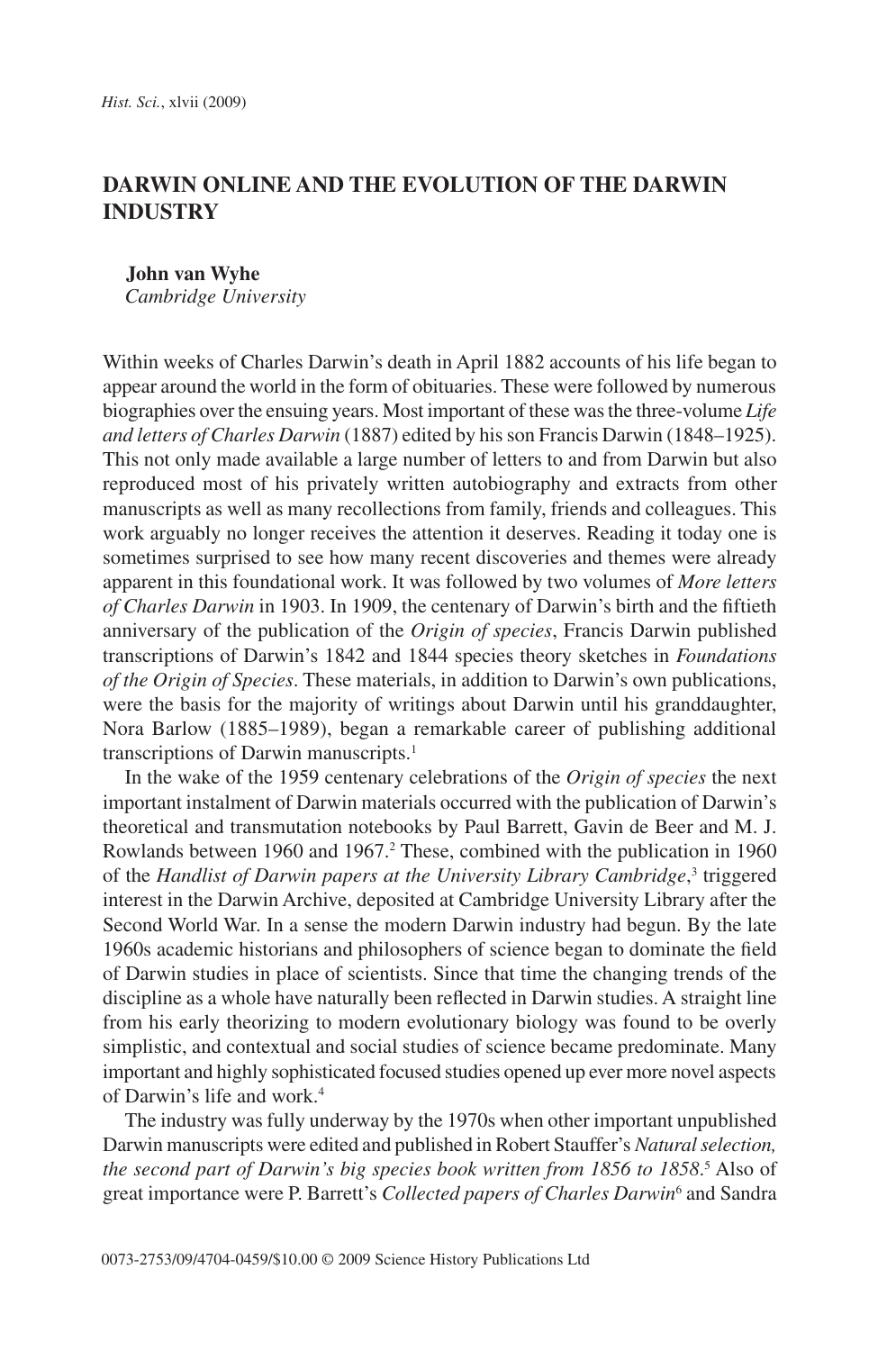Herbert's pioneering edition of Darwin's Red Notebook which revealed some of Darwin's earliest evolutionary speculations.<sup>7</sup>

A quantum leap in terms of scale and sophistication of Darwin studies occurred in the mid-1970s with the establishment of the *Correspondence of Charles Darwin* by Frederick Burckhardt and Sydney Smith, and the publication of its *Calendar of*  the correspondence of Charles Darwin with records of *c*. 14,000 letters in 1985.<sup>8</sup> A supplement to the *Calendar* in 1994 provided entries for an additional 500 letters. The published volumes of the correspondence itself have been emerging in a steady stream of superbly edited volumes since 1985. The volumes contain not only all known letters to and from Darwin but also abundant scholarly notes and important appendices of additional materials. Darwin's books have been republished in many editions around the world and remain in print.<sup>9</sup> Also of great importance was the new edition of Darwin's theoretical notebooks, together with additional materials not published by de Beer, by a team of five editors in 1987.10 This volume revealed the development of Darwin's evolutionary views, and the sources from which he drew information, in unprecedented detail. In the 1980s, concordances to three of Darwin's books and his theoretical notebooks were supervised and published by P. H. Barrett et al.<sup>11</sup> Following in Nora Barlow's footsteps, Richard Darwin Keynes, Darwin's great-grandson, published important manuscripts between 1979 and 2000.<sup>12</sup> In 1990 Mario Di Gregorio and Nick Gill published the first of three projected volumes of Darwin's marginalia, revealing more about Darwin's reading habits and developing views.<sup>13</sup>

### ONLINE SCHOLARLY PUBLICATIONS

If the Darwin industry, the collective scholarship of many historians, biographers and others, has greatly increased our knowledge of Darwin's life, work and the context in which he lived and his works were read and debated, the coal that powers this industry has been the growing awareness and availability of Darwinian primary materials. A second quantum leap is now underway with the publication online of Darwin's publications, manuscripts, correspondence and bibliography. How might *The complete work of Charles Darwin online* (http://darwin-online.org.uk/) (hereafter *Darwin Online*) impact the Darwin industry? Before this can be attempted we need to be clear what *Darwin Online* is, since it is very large and diverse and there are various shorthand descriptions circulating in the community which are incorrect and misleading.

*Darwin Online* began in 2002 as a scholarly online edition of the writings of Charles Darwin (then called *The writings of Charles Darwin on the web*). At that time there seemed to be no versions of Darwin's writings online that could be of much use to historians of science. Firstly the handful of electronic works that were available had no pagination, no reliable indication of which edition or variant had been digitized and in some cases even incorrect dates such as later editions of the *Origin of species* purporting to date to 1859 — the date of the first edition. It seemed an obvious lacuna that needed to be urgently filled. I knew from my first website, *The history of phrenology on the web* (http://www.historyofphrenology.org.uk/) begun in 1999, how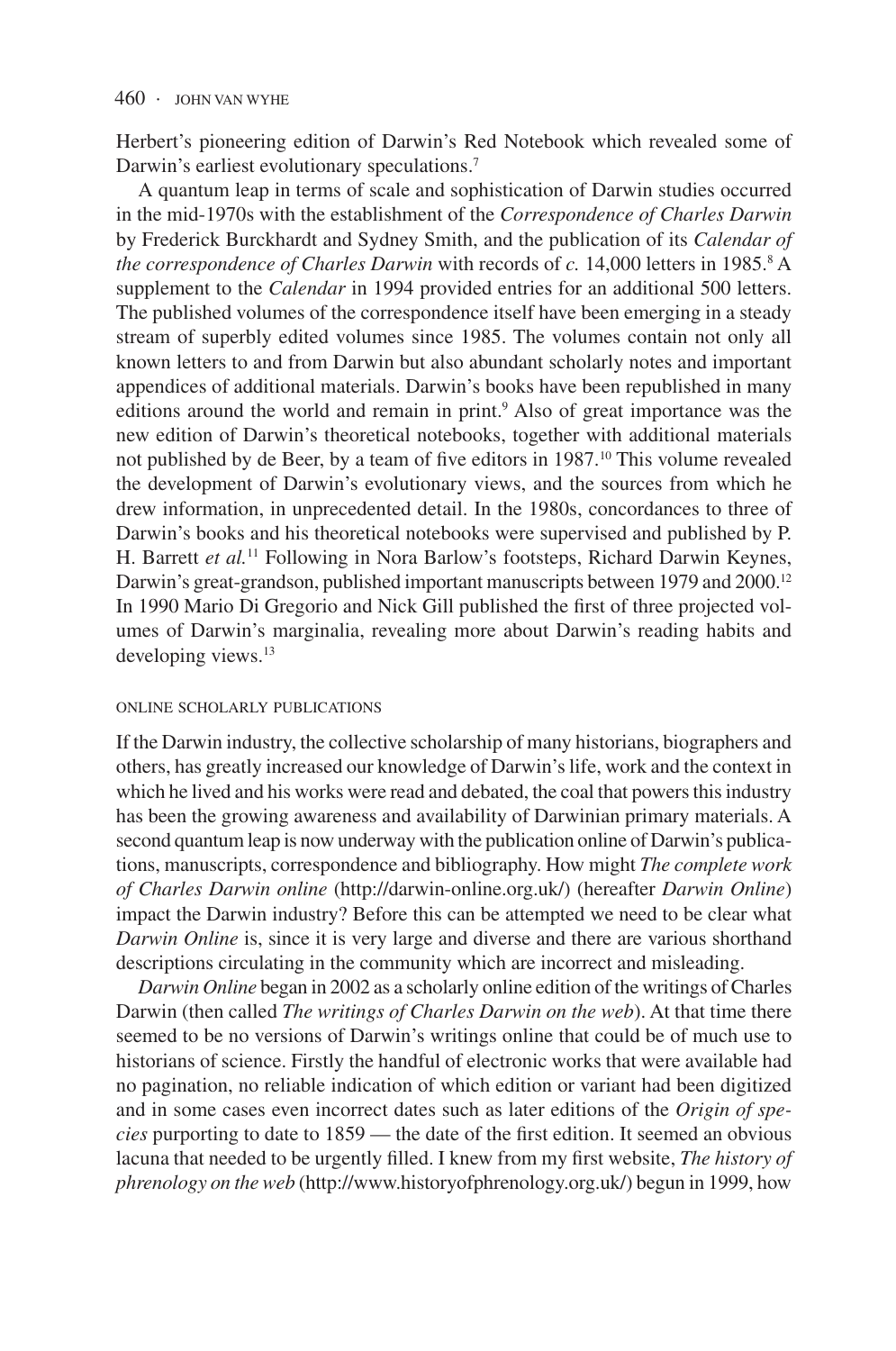useful and welcome an edited scholarly website based on a combination of bibliography linked to primary materials could be. I soon gathered a number of volunteers and began assembling, in the first instance, Darwin's publications and published manuscripts in my spare time. By 2004 a significant proportion of Darwin's published output was available together online. However, with no funding, many editions were hard to procure, and so several interim copies, such as late American editions, were used until first editions could be procured. In 2005, through the unparalleled helpfulness and generosity of Jim Secord and Janet Browne, a Resource Enhancement grant was awarded by the Arts and Humanities Research Council to expand *Darwin Online* to what it has become today. During the three years of the grant, and a following year funded by a private donor, the project was conveniently based at the Centre for Research in the Arts, Social Sciences and Humanities (CRASSH) at Cambridge University. This funding employed two members of staff (one of whom three-quarters time) and enabled a technical consultant to create new infrastructure, search engine, software and important outsourcing work. However, the funding was not sufficient to realize such an ambitious project outright. Many required elements, such as professional web design, had to be delayed until further funding could be obtained.14 Commercial scanning also proved too expensive, so much was undertaken as volunteer work on evenings and weekends. Other elements had to be done as well as possible, given very limited resources.

Many parties contributed materials in their care, most notably Cambridge University Library which granted a copy of its unpublished manuscript catalogue of the Darwin Archive created by Nick Gill; and The Charles Darwin Trust and Dr Mary Whitear facilitated the reproduction of R. B. Freeman's pioneering *The works of Charles Darwin: An annotated bibliographical handlist* (2nd edn, 1977) and unpublished corrections. These two important bodies of work, manuscript catalogue and bibliography, were joined in a large database that essentially forms the backbone of *Darwin Online*.

Many individuals and institutions lent works in their possession for scanning. Much of the transcription of printed works was done by commercial outsourcing in India while manuscripts were transcribed by the team in Cambridge and volunteers in the U.K. and abroad. Many of the outsourced transcriptions were subsequently corrected by the project and especially by volunteers such as Sue Asscher in Australia.

Over the next three years all of the principal editions of Darwin's books were digitized as both searchable text and full colour facsimiles and the majority, *c.* 20,000, of his private papers and manuscripts were published online based on the scans of the microfilms produced by Cambridge University Library. In addition, numerous manuscripts have been transcribed and published for the first time on *Darwin Online*. Most of these use an essentially clear text transcription method, which leaves the text largely free of editorial insertions and symbols. This is in contrast to the more editorially intensive methods employed by the *Newton Project* (http://www.newtonproject. sussex.ac.uk/) and the *Darwin Correspondence* (http://www.darwinproject.ac.uk/). The high standards of these and other projects are well known. However, the method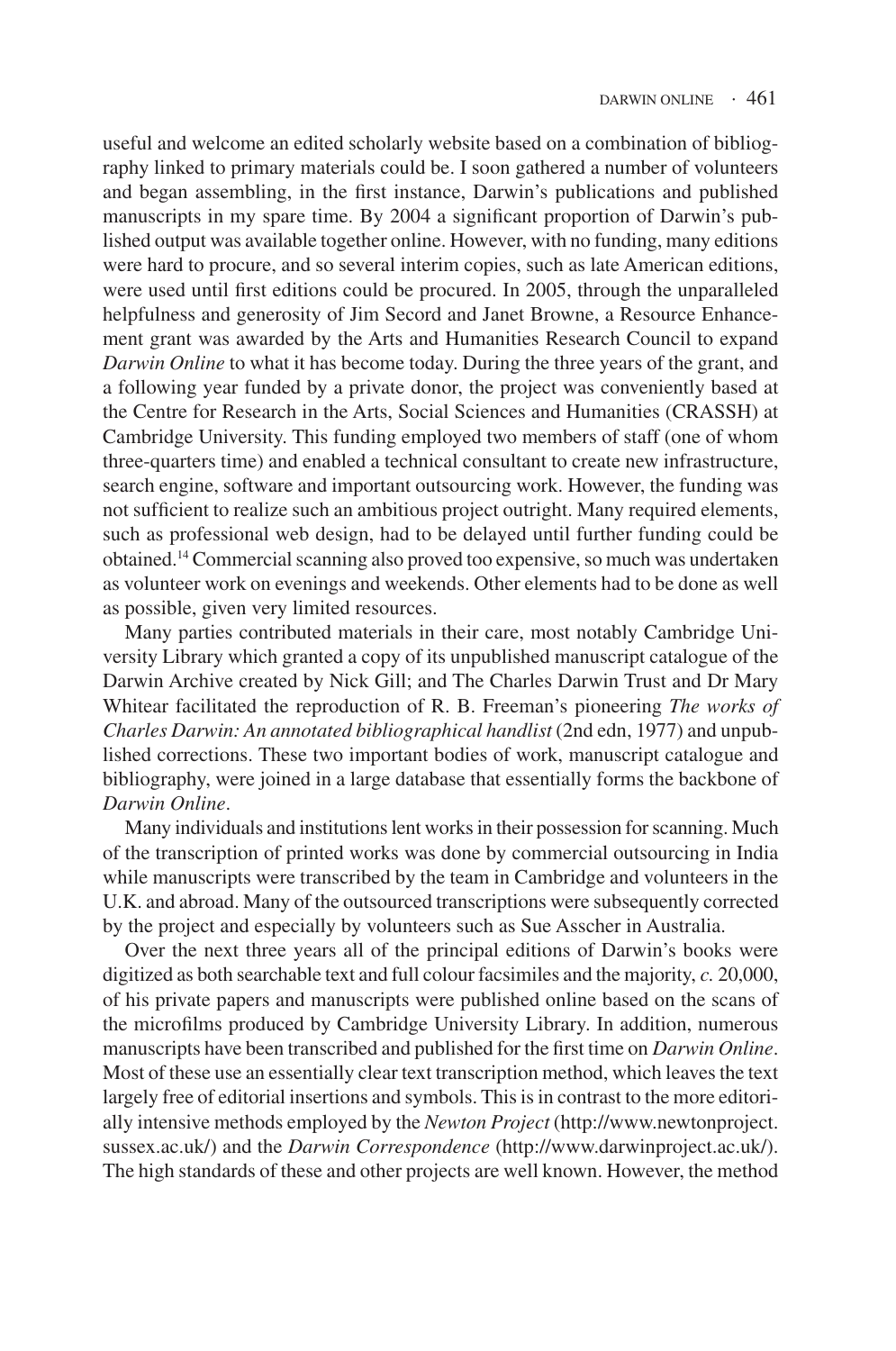#### 462 · JOHN VAN WYHE

employed in *Darwin Online* has been shown beyond doubt to be an acceptable alternative. Traditional transcription methods were partly designed to compensate for the reader's lack of access to the original manuscript. However, with online manuscript images placed alongside transcriptions, much editorial intervention can be left out. For example, if a section of text was inserted in the margin, this can be readily seen in the image and need not be textually indicated with editorial apparatus. A consequence of this is the increase in the amount of transcribed text that can be produced with limited resources. This does not in any way deny the value of more intensive editing, or preclude it, indeed it is an essential prerequisite. However, the majority of the scholarly value in a manuscript consists in the words. Rather than withhold this value from scholars and the public for a long period while they are fully edited, an alternative strategy is to make the text itself quickly available online. Several scholarly projects around the world are now following such strategies.<sup>15</sup>

*Darwin Online* contains many newly discovered manuscripts, publications, and new transcriptions such as Darwin's *Beagle* field notebooks, Emma Darwin's diaries (courtesy of Richard Keynes), Darwin's "Edinburgh notebook" (DAR 118), his student bills from Christ's College, Cambridge, an 1871 Darwin cheque that was lost in a picture frame since 1909, a newly discovered manuscript draft sheet for his book *Insectivorous plants* (1875) from the State and University Library in Aarhus, Denmark, Darwin's barnacle slide catalogue from the University Museum of Zoology Cambridge, his "Last will and testament", and Census Returns of England and Wales relating to the Darwin family and much more. In total *c.* 160 manuscripts of varying length are transcribed and published on the site so far.16

*Darwin Online* supersedes all previous editions of Darwin's published papers and shorter publications. Barrett's *Collected papers* (1977) contained 153 items. *Darwin Online* contains a complete collection of all those known to date, *c.* 507, including around forty items uncovered by the project. The shorter publications are also edited and annotated for the first time, with persons and publications and other features identified and with links to other Darwin publications, works cited by Darwin and relevant manuscripts or proof sheets. This component of *Darwin Online* alone is the largest collection of Darwin's publications ever published in a scholarly edition.<sup>17</sup>

Links to works cited by Darwin take readers directly to that work if it is available on *Darwin Online*. If the work is not included then the link takes the reader to the "Bibliography of works cited on *Darwin Online*", which is the first bibliography of all the works cited by Darwin in his shorter publications. The bibliography is therefore a supplement to works read and referred to by Darwin. Combined with the bibliographies of the *Correspondence* (1985– ), *Natural selection* (1975) and *Marginalia* (1990– ), a complete bibliography of the works cited and used by Darwin is approached.

#### OBITUARIES AND RECOLLECTIONS

*Darwin Online* also contains the largest collection of obituaries and recollections (both published and transcribed manuscripts) of Darwin ever published, *c*. 140 items.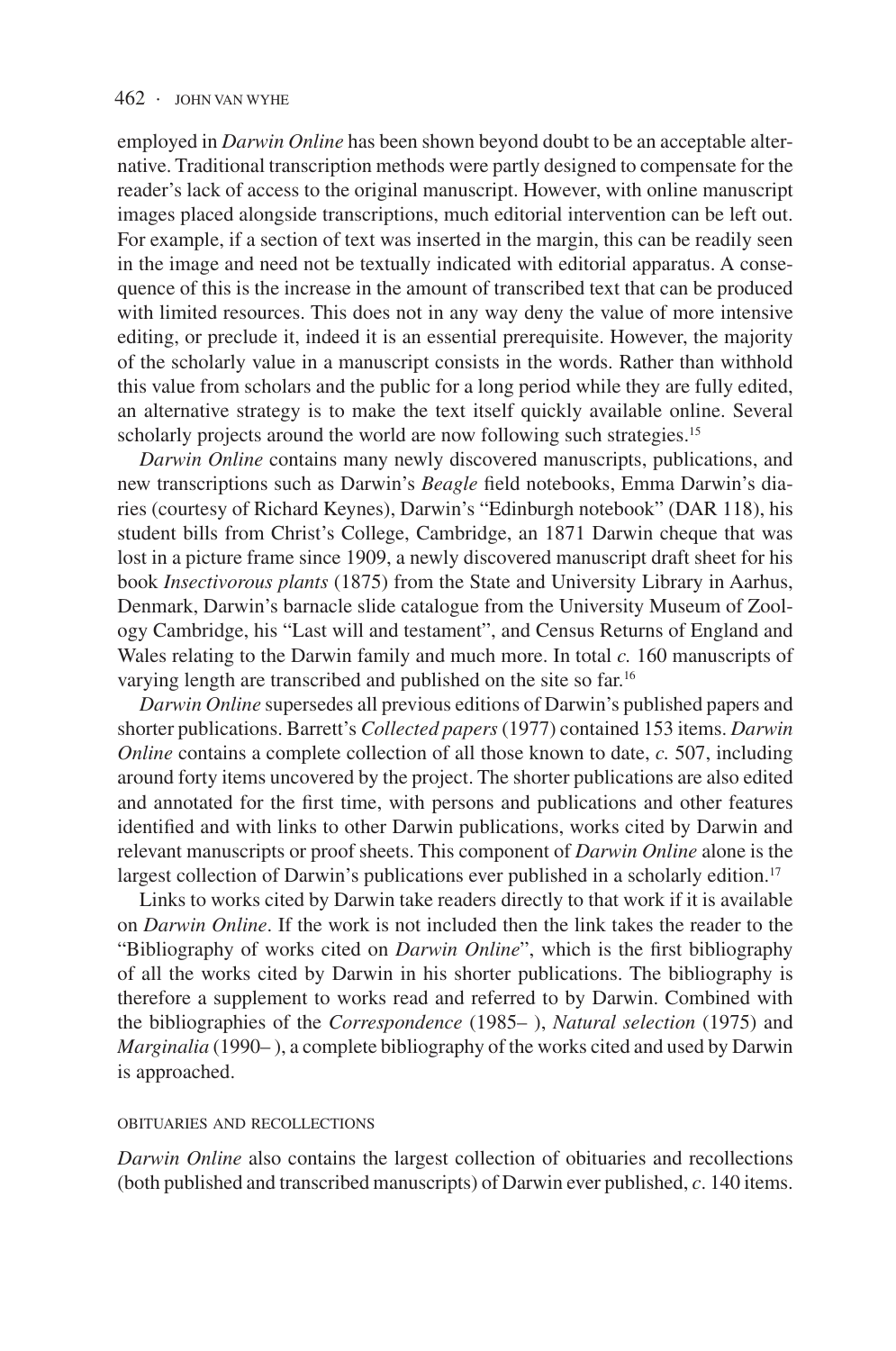Many of the most interesting stories of Darwin's youth, habits and domestic life are contained in these documents. They are often cited by biographers and now they can be read in their entirety by anyone.

# SPECIMEN DESCRIPTIONS

Barrett's *Collected papers* (1977) published a list of *c*. 70 published scientific descriptions of Darwin's specimens, mostly from the voyage of the *Beagle*. *Darwin Online* contains a list of *c*. 120. Furthermore almost all of these items are reproduced in full together for the first time.

# CONTEMPORARY REVIEWS

In 1973 David Hull published an important collection of fifteen reviews of the *Origin of species* and *The descent of man* with helpful discussion and additional matter.18 *Darwin Online* contains more than eighty reviews of several of Darwin's books and *c*. 200 facsimiles of reviews from the microfilm of Darwin's papers in Cambridge University Library. Given future funding, an extension of the project would be to identify all reviews of Darwin's works in all languages and add these to the website alongside the original works.

# TRANSLATIONS

Another aim of *Darwin Online,* still in progress, is to include all of the previously published Darwin works in foreign translation. The server statistics of *Darwin Online* show that almost half of its readers come from non-English speaking countries and a large proportion of accesses of the site come through online translation services. To date *Darwin Online* does provide the largest collection of Darwin translations ever published together, currently almost 100 works in Danish, Dutch, French, German, Greek, Italian, Norwegian, Polish, Russian, and Swedish.

# SUPPLEMENTARY WORKS

*Darwin Online* also contains the largest online collection (*c*. 600 items) of supplementary works by other writers relevant to the study of Darwin and his context, works by Lyell, Malthus, Paley, Milton, Herschel, Wallace, Patrick Matthew and many more. The aim is to eventually include copies of all works read and cited by Darwin — so that each reference by Darwin can be linked to the original source, thus reconstructing the web of scientific publications which formed a fundamental part of the context of his work. There is also a growing collection of *c*. 100 secondary works. (Contributions are welcomed.)

# THE DATABASE

A large database of *c*. 37,000 entries provides metadata and links to all the content on *Darwin Online* — the electronic texts and images. The database is essentially composed of two halves. One is a bibliographical list, based on R. B. Freeman's,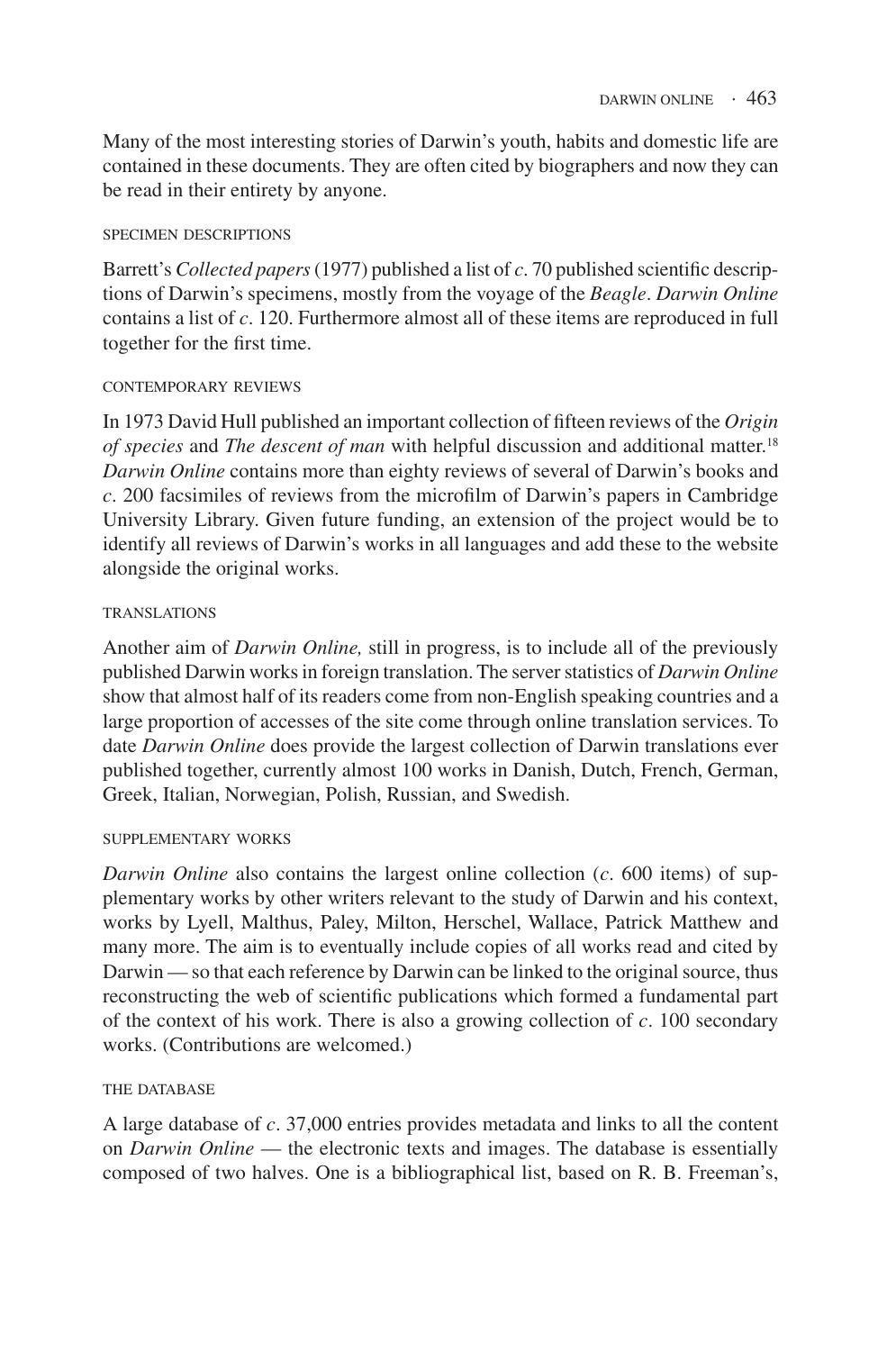which continues to be revised, supplemented and corrected. Freeman provided records for *c*. 1805 items. To date the *Darwin Online* database contains records of *c*. 2300. Many corrections have been received from readers of the website, especially to foreign language entries such as Chinese, Dutch, Greek, Polish, Portuguese and Spanish. Thus the bibliographical database has superseded all previous bibliographical lists of Darwin's publications and is the central store where any new discoveries or records should be sent.19

The other component of the database is the largest union catalogue of Darwin's manuscripts and private papers ever published, currently *c*. 33,000 normalized records covering more than twenty institutions. It is intended to record all Darwin manuscripts in the world.<sup>20</sup> At its core is a portion of the unpublished electronic catalogue and Supplement of the Darwin Archive at Cambridge University Library (kindly supplied by Adam Perkins) reproduced with the kind permission of the Syndics of Cambridge University Library. The full original catalogue, which may be consulted in the Cambridge University Library Manuscripts Room, can be downloaded from *Darwin Online* as a searchable PDF file. A marked up ascii text form of the complete catalogue was kindly provided, along with essential and helpful guidance, by its creator Nick Gill. Its content was last updated by the Library in June 2004 and is therefore not as definitive as that kept by the Library itself. However, in the course of naming the scanned microfilm images of the Darwin Archive according to the catalogue, numerous corrections, additions, clarifications or supplementary details have been added. Many abbreviations, necessary on paper, but not in a database, have been expanded to facilitate electronic searching. The full catalogue contains entries for items from the seventeenth century to the present day, circa 35% of which were owned or written by Darwin. The subset provided in the *Darwin Online* manuscript catalogue excludes almost all items dated after 1883; most of the remainder pertains to later generations of the Darwin family. Many non-Darwin items in the catalogue such as correspondence between family members during his lifetime have been retained.

### EDITORIAL INTRODUCTIONS

New editorial introductions are being written to help readers understand Darwin's work and context. So far fifty-seven have been published, ranging from Darwin's *Beagle* field notebooks<sup>21</sup> and several of his books, to the reception of Darwin in Denmark. *Darwin Online* as a whole contains *c*. 3000 new editorial notes to Darwin's publications and manuscripts and a similar number of cross references and over 400 links to the *Correspondence* website.

There is also a revised edition of R. B. Freeman's *Companion* (1978) based on Freeman's unpublished corrections helpfully provided by The Charles Darwin Trust and Dr Mary Whitear.22 Kees Rookmaaker's complete day-by-day "Itinerary of the voyage of the *Beagle*" revises our understanding of Darwin's daily activities during the voyage. And soon to appear is a census of the extant copies of the first edition of the *Origin of species* conducted by Angus Carroll, associate editor of *Darwin Online*,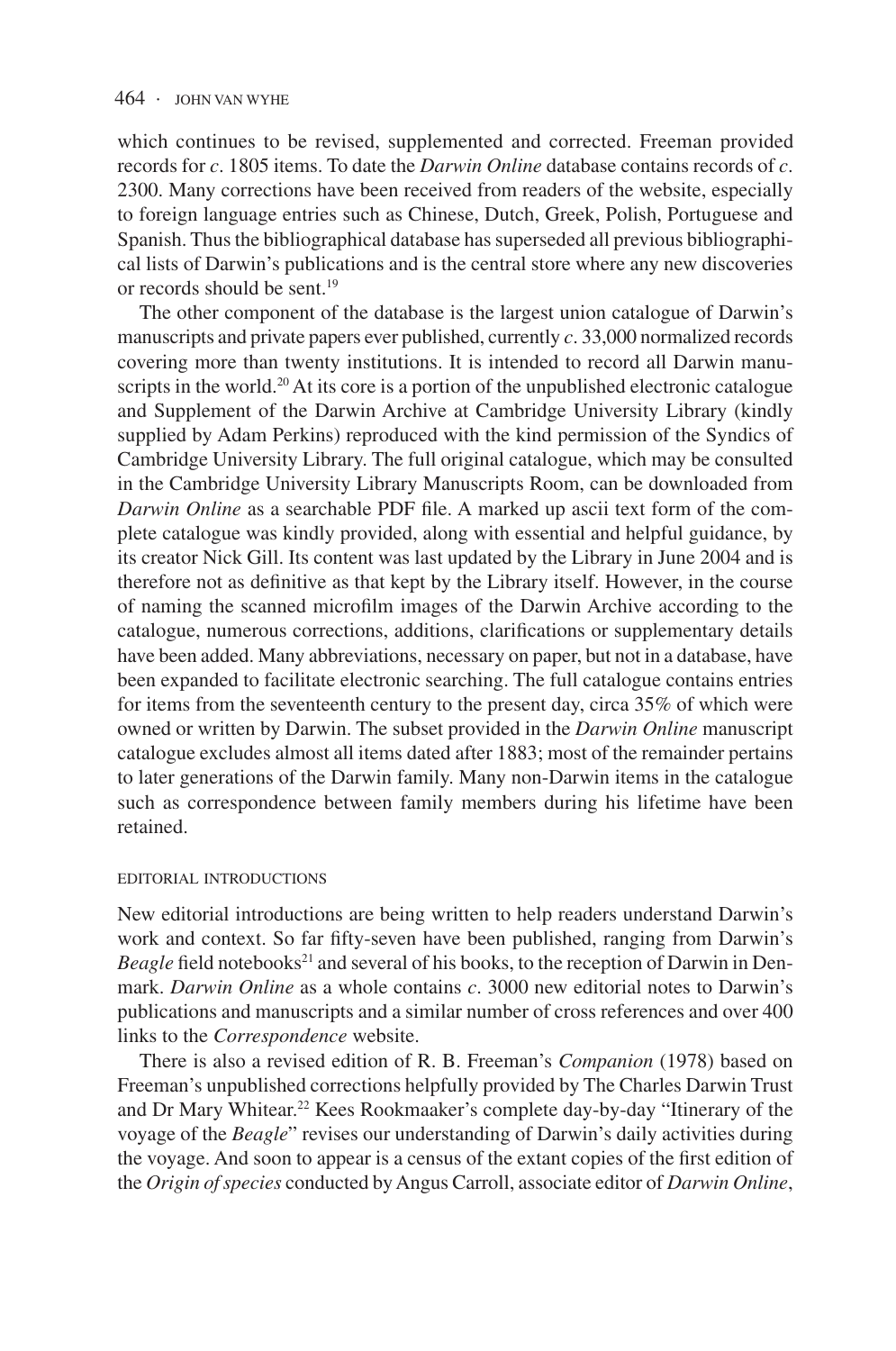and Dan Lewis of the Huntingdon Library, Los Angeles.

Finally there is a section called Audio Darwin which contains Darwin's works as machine-read audio mp3 files for the blind, vision impaired and audio book readers, and a professional BBC "Book of the week" abridged recording of Darwin's *Beagle diary*.

Every text document in *Darwin Online* displays its own hit counter, allowing readers to see how often each has been accessed. It may not be surprising that the homepage receives the most visits and that of all the content the first edition of the *Origin of species* outstrips all others, currently at over half a million visits.

The new edition of the *Cambridge companion to Darwin* (2009) edited by Jon Hodge and Gregory Radick devotes a few lines to *Darwin Online* as a recommended online resource on Darwin, and finds worthy of notice the "Darwin 2009 commemorations" page, which lists several hundred events, publications, films, documentaries and performances occurring in the bicentenary year of 2009; although very far from complete it is perhaps the largest list of worldwide events yet published. (This page has been visited over 50,000 times in the past year.)

In an attempt to make the site more engaging for the general public a number of additional elements were added, including a major works page (far less dense than the lengthy full contents pages which contain hundreds of titles), a biographical sketch of Darwin, a timeline by Janet Browne, and a remarkably popular section: "Darwin's life in pictures".23 All of these use links to provide additional ways for readers to find their way into the primary documents or to highlight items likely to be of wide interest. Such methods are one way of overcoming one of the major difficulties for a site as large as *Darwin Online*: how can readers ever discover what is present in such a large collection?

#### THE POWER OF SEARCHING

The search facilities of *Darwin Online* are built on the popular and stable open-source Lucene search engine which is used by numerous institutions around the world, including JSTOR. The search engine has proved extremely useful and powerful, including advanced search options such as Boolean, proximity, and fuzzy searching. When editing Darwin's *Beagle* field notebooks, for example, some words in the original manuscripts eluded us until wildcard searches were used. The letters of the word that could be or were believed to be legible were entered in the search box with wildcard characters, such as "?" for any character, placed where a letter or letters of the word were illegible. On many occasions obscure words were thus identified, including those in other Darwin manuscripts or in works by authors consulted by Darwin during the *Beagle* voyage which are on *Darwin Online*. For example searching for "talc?????s" brings up the result "talcaceous". Also of great use, for example in editing Darwin's shorter publications, is *Google Books* (http://books.google.com/) which contains seven million books and journals, many of them from the eighteenth and nineteenth centuries. In an 1871 article in *Nature* entitled "Pangenesis"24 Darwin mentions "the repeated loss of colour and its recovery after a few days by the hair,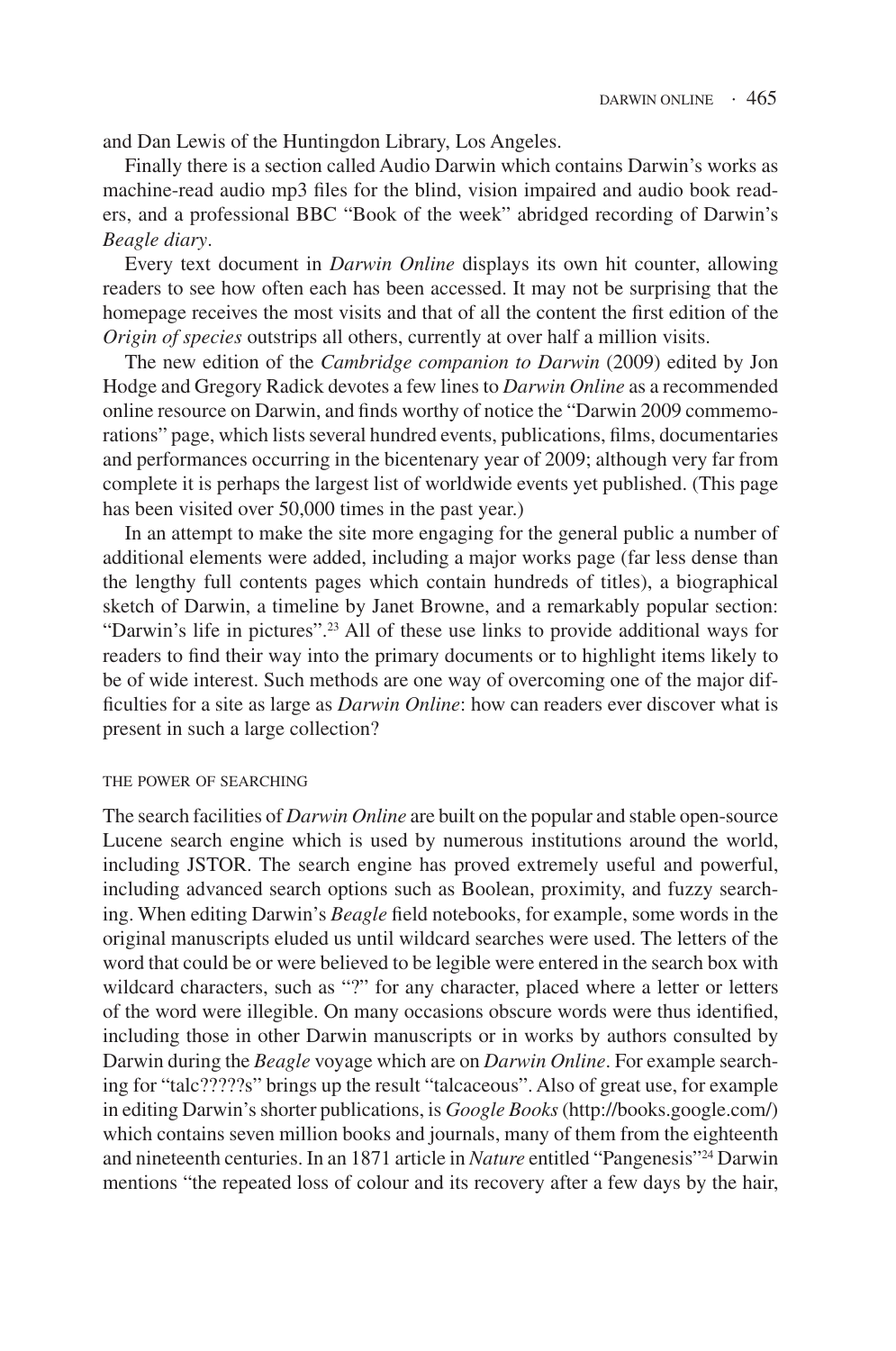in the singular case of a neuralgic lady recorded by Mr. Paget" with no citation. A search of *Darwin Online* showed that the same case was cited in the second edition of *Variation* (1875), ii, 374, but again without citation. An advanced search of *Google Books* for works by surgeon James Paget with the terms 'neuralgic' or 'white hair' identified the source within minutes as Paget's 1853 *Lectures*, a work Darwin used frequently.25 Similarly, in Sandra Herbert's edition of the *Red notebook* (1980), 84, an unidentified "Mrs Power" is said not to be "mentioned otherwise in Darwin's notes". But a search of *Darwin Online* reveals that Mrs Power was also mentioned in the *Sydney notebook* on p. 79a.

In the future we can expect that more sophisticated types of computer analysis of our historical texts may begin to reveal sources for particular passages of interest. An example is Darwin's interesting use of the phrase "the gradual death & birth of species" in an 1835 essay written during the *Beagle* voyage.<sup>26</sup> It might be tempting to conclude that this refers to an incipient belief in transmutation. Yet a search of *Darwin Online* for "the gradual birth" indicates that the phrase is present in Lyell, who was not discussing transmutation.<sup>27</sup>

#### OUTREACH

Although it is an academic research project and website, *Darwin Online* has achieved exceptional public outreach. Several widely reported launches, particularly of the new website in October 2006, generated unparalleled media coverage for an academic publication (online or otherwise) on a single individual from the history of science.<sup>28</sup> The launches, via coordinated press releases, were reported on TV, radio, local and national newspapers, science magazines and hundreds of international newspapers, websites, and thousands of blogs around the world. The site launch was the most emailed story on the BBC news website and the second most-watched video. Excessive traffic and millions of visitors brought the site briefly to a standstill.29

In April 2008 Darwin's private papers were launched online. This was the largest ever publication of Darwin papers and manuscripts.<sup>30</sup> Millions of visitors again brought the *Darwin Online* website to a standstill. The story was widely reported in the print and broadcast media and online; it was the second most emailed story of the day on the BBC news website. In addition to exploring the new online papers and manuscripts, on the launch day readers from around the world downloaded 14,000 copies of the PDF version of the first edition of *Origin of species*. By the end of the month a total of 68,778 copies of this edition had been downloaded. This is more copies than were sold in the nineteenth century. Similarly widely reported launches were images of Emma Darwin's diaries (thanks to their owner Richard Keynes) and Darwin's newly discovered student bills from and courtesy of Christ's College, Cambridge. A large amount of correspondence has been received from around the world from historians, scientists, teachers and especially members of the public, expressing gratitude and excitement over free access to an integrated collection of primary documents. One reader even described breaking into tears over access to a first edition of *Origin of species*.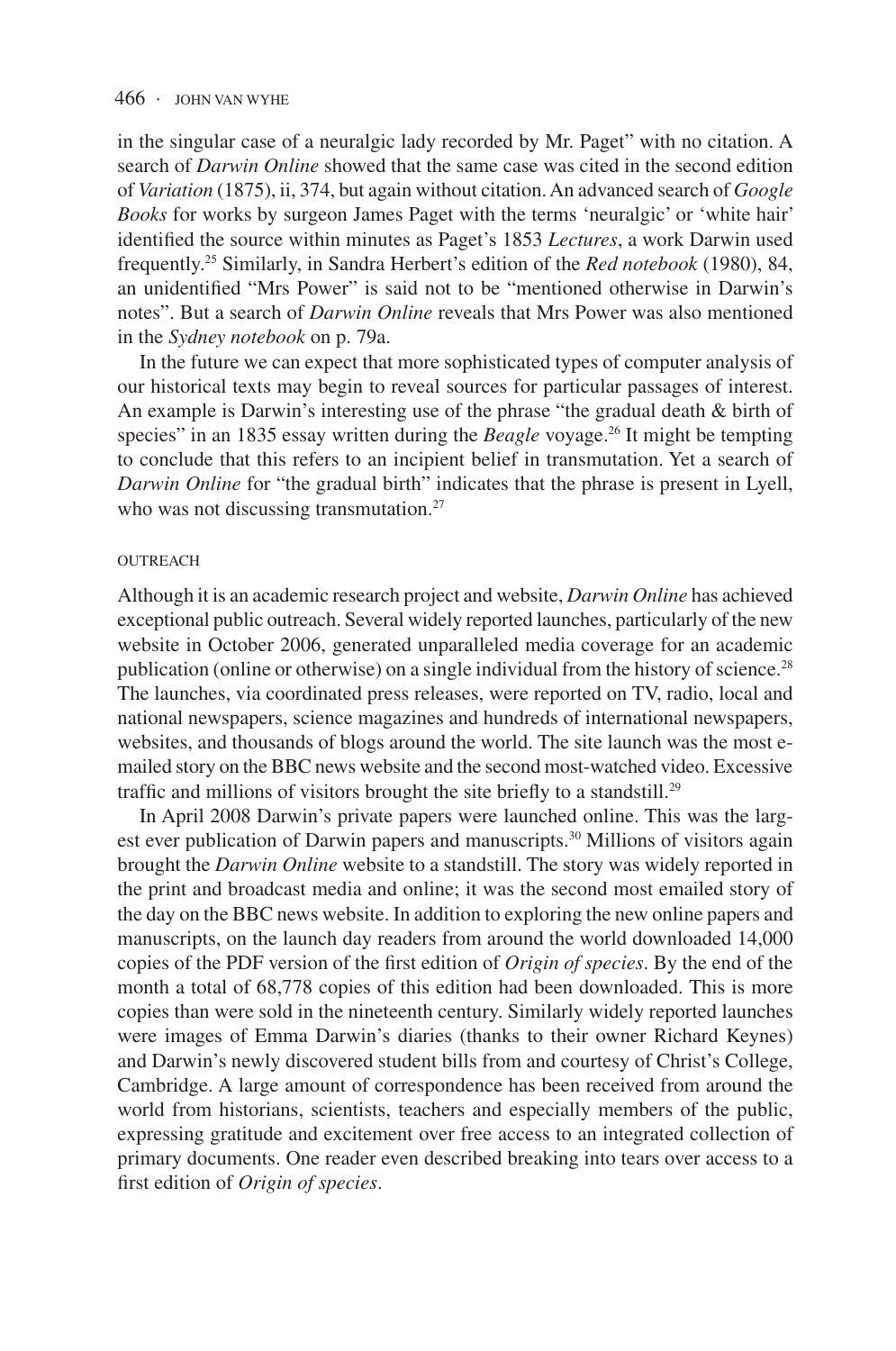It is difficult to gauge the specific impact or influence of *Darwin Online*, given that it is not by any means the only new resource on Darwin and the history of nineteenthcentury science to become available online in recent years. Nevertheless some key differences can be seen on Wikipedia, for example. A few years ago the Wikipedia page on Darwin was essentially a gloss on one or two popular biographies of Darwin. The references at the end referred to little else. In fact the entry read very strongly like the tone of one of the biographies. Today, by contrast, the page is far more sophisticated and balanced, and cites a wide range of Darwin's publications, manuscripts and correspondence. Here one can see members of the public making good use of the original materials provided by historians of science and no longer relying solely on popular secondary works nor blindly believing the interpretations of particular writers. *Darwin Online* is also used in schools, by scientists, by religious groups, poets, literary scholars, artists, film makers, publishers, advertisers and so forth. Such an engagement with the history of science is a good omen for the future.

All of this exposure, use and notoriety might seem to be an entirely good thing for a history of science project. However this attention has another important consequence — which is that it unfortunately generates a great deal of envy, rivalry and hostility. It may seem inappropriate to mention this, but it is a significant part of the events and anyone interested in pursuing a similar course should be aware of the facts. It is also still widely believed that online scholarly publications are not as serious or respectable as those in print. In a sense this is to be expected, given the greater antiquity and established authority of print media. We can no doubt expect a degree of snobbery to continue for a considerable time. Yet this does not explain or excuse some of the unflattering characterizations of *Darwin Online* that circulate such as "it is just a scanning project": a very misleading shorthand indeed, given that about 1% of the work on *Darwin Online* has been scanning. Nor does it excuse point-scoring using trivial mistakes found on the website, or persuading an institution not to cooperate with the project. If a mistake is found and is worth mentioning, then it is worth emailing *Darwin Online* so that it can be rectified. To date all factual or formatting errors reported to *Darwin Online* have been corrected within 48 hours.

### SCHOLARLY USE

I have heard from many historians of science and scholars in other fields that they find *Darwin Online* indispensable for research on Darwin. Some have reported that they often prefer to use the online version of a Darwin book to an original copy sitting on a nearby bookshelf. The online edition is, given wireless networks and portable devices, virtually an omnipresent edition of the primary corpus. This means that a first edition of the *Origin of species*, and hundreds of Darwin's other writings, are available on every desk in the world. This is profoundly different to what we knew before when one had to have a reader's ticket to a substantial research library. Scholars are no longer as dependent on a single edition, since all editions are equally available. This access is seen in the large amount of Darwin literature to appear around the 2009 anniversaries. Many of these works reveal a substantial increase in references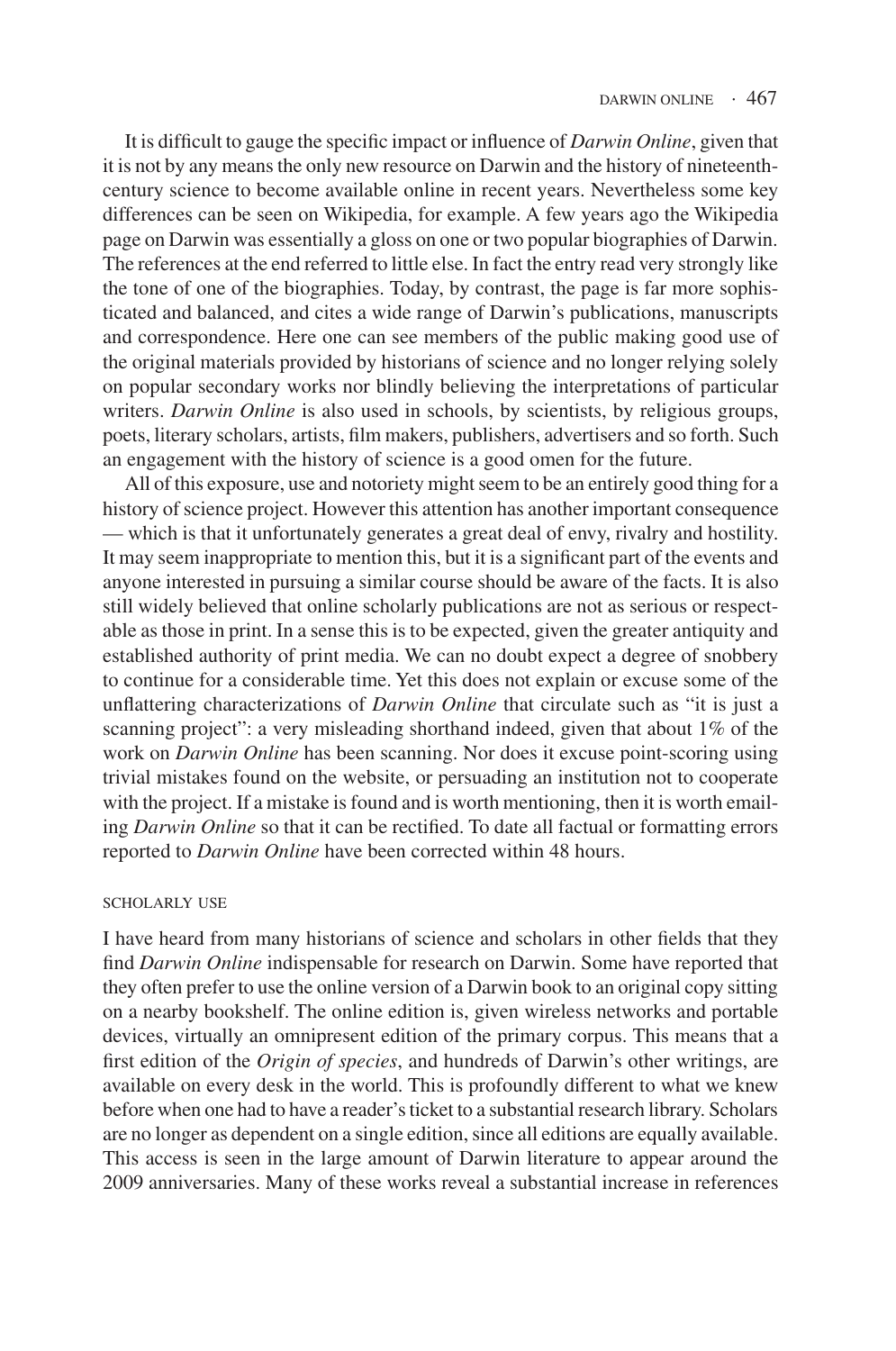#### 468 · JOHN VAN WYHE

to first and other rare editions, rather than non-standard late editions. This is clearly a consequence of the use of *Darwin Online* even when it is not cited *per se* (or never referred to at all). One can only imagine what will be possible when we have transcribed and made searchable the whole archive. *Darwin Online* is frequently referred to or assigned to students, and as many have noted there is a widespread tendency for students to prefer what is available online.

## IMAGERY

*Darwin Online* and other online publications have also made possible a much greater dissemination of illustrations and imagery from original documents, replacing those from secondary works (or commercial image repositories with often inadequate or inaccurate provenance details). I experienced this when working with Carlton publishing on my book *Darwin* (2008).<sup>31</sup> The publisher's "image researcher" used only online resources for image acquisition and refused to even visit the British Library! Many proposed images found by the researcher were taken from commercial image services from an illustrated work from the 1970s, and attributed the origin of the image no further back than the 1970s. A few minutes research on *Darwin Online* shows the illustrations in the original context of the works in which they first appeared, allowing not only for a higher quality reproduction but more accurate attributions.

Before *Darwin Online* there was a paucity of primary Darwin illustrations circulating on the internet. There was of course the tree diagram from *Origin of species*, his Notebook B tree sketch, and some of his book engravings and woodcuts. Now all of the illustrations in Darwin's publications are available and can be readily seen by anyone in a few minutes browsing. These, such as the beautiful lithographs in *Zoology of the voyage of the Beagle* (1838–43), are now known to almost anyone remotely curious, and this has meant a great visual enrichment of the publications on Darwin appearing in 2009. *Darwin Online* provided hundreds of high-resolution images for exhibitions, publication and broadcast. This provided the project's only additional source of income to enable further outsourcing work and research expenses.

### CITING ONLINE SCHOLARSHIP

Many scholars are unsure how to cite online publications. This seems to be the reason why many use *Darwin Online* yet do not list it in their bibliographies. In a small number of cases manuscript transcriptions first published on *Darwin Online* have even been reproduced in a recent book and articles. The citations claim that the original manuscript was consulted. But in these particular cases only an online transcription is available, without a facsimile image. This is apparent not only from the verbatim quotations (and in one case a transcription error) but also from the citation of the unique abbreviations of archival numbers (adopted for technical reasons which required that no spaces or colons be used, such as "EH1.3" for English Heritage 1.3 as conventionally cited, e.g. in Herbert's *Charles Darwin, geologist*, 394),<sup>32</sup> editorially assigned page numbers, such as "4a" not present on the original manuscript, or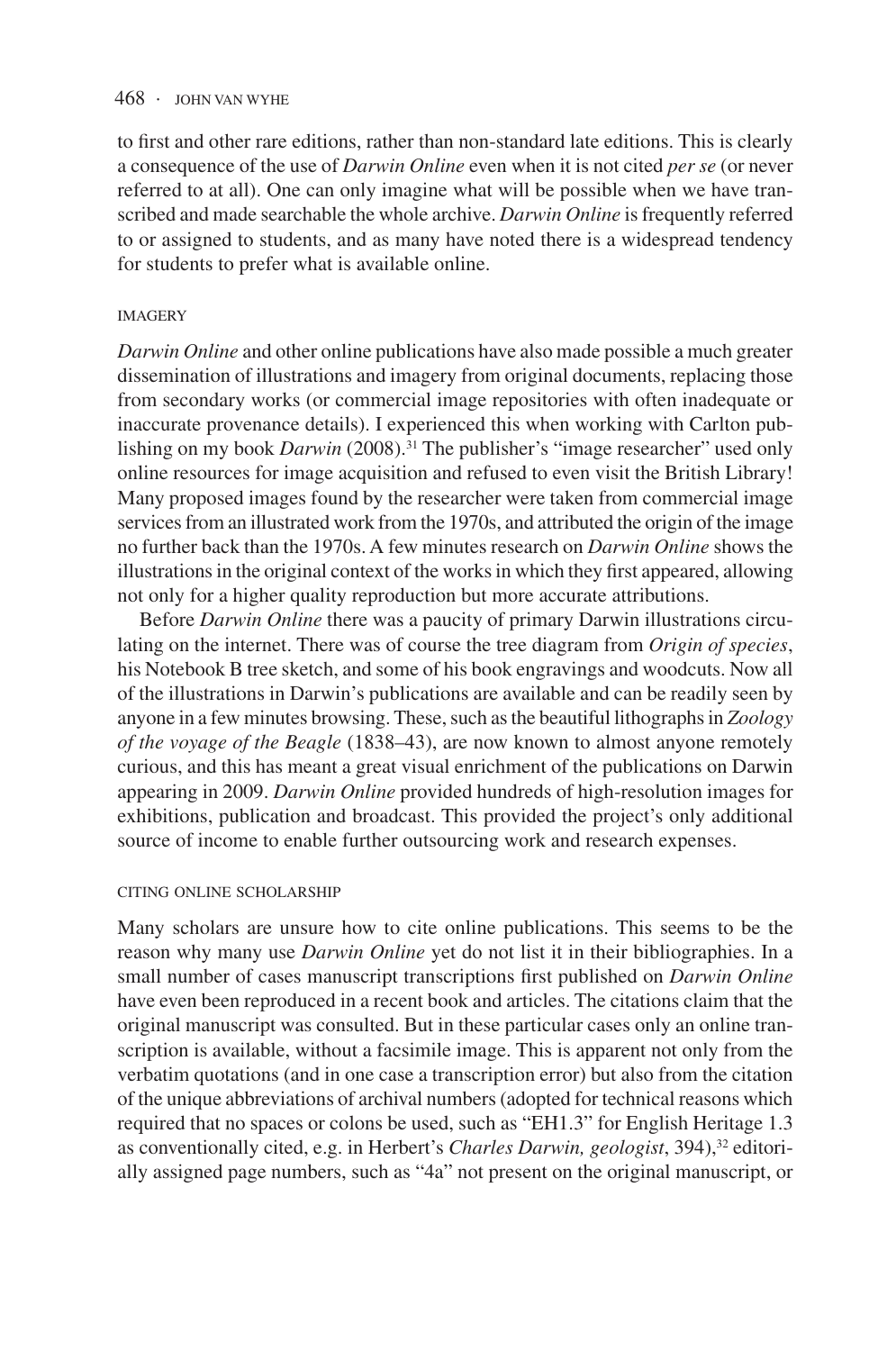dates assigned by the editors. Similarly shorthand names first published on *Darwin Online*, such as "*Beagle* field notebook" or "Personal 'Journal'" (adopted to make the item's content clearer to a general audience) indicate which transcription was consulted. The works on *Darwin Online* all carry a citation record as the first line on the page. These, or some version of these combined with the revision history, a line indicating who has worked on a particular transcription, ought to be used in any proper scholarly citation.

Other potential downsides to using online materials is the danger of forgetting what the real primary documents look and feel like, and hence what they were like historically in their original contexts. Scholars might be in danger of losing their archival or library research skills and relying too heavily on the more readily accessible online materials. But this is no different in kind from the previous shortcoming of relying overly heavily on published as opposed to unpublished sources, and this is part of the reason why archival research is so highly praised and valued, and rightly so.

The views of an unnamed Darwin scholar were reported in a British Council "Darwin Now" podcast (2009) (after a description of *Darwin Online*), that with access to so much of the primary material the public might conclude they are qualified to think of themselves as "Darwin scholars", and hence the need for an expert scholar would be overlooked or undervalued. I suspect few historians would share this concern. Yet it raises a significant point. In the past only a handful of experts knew the Darwin Archive and much of the other primary material — this, in effect, gave them power *vis-à-vis* all others 'not-in-the-know'. But now that non-experts are able to access and search through these materials, some of that power is lost. Hence one can understand that for some more senior scholars the online revolution means a loss, or at least a perceived loss, of authority. This seems to me part of what Peter Kjærgaard has identified as the change from the Darwin industry to the Darwin Enterprise. So perhaps what we will see in the future is a great democritization from the online availability of historical materials and editions. Wikipedia is a case in point, for now, instead of just relying on the interpretations of biographers, the editors of Wikipedia are able to go to the primary resources themselves. This does not mean that suddenly members of the public can magically inhale all of the expert understanding and sophistication of historians of science, but it does mean a greater engagement with and interest in our field than ever before. And this is surely, indeed manifestly, better and to be welcomed by historians of science.

We live in a new age and environment, of which *Darwin Online* is only a part. Online catalogues are a huge step forward, but even better than a catalogue is a catalogue that links to the material it records. *Darwin Online* does this with its bibliography and manuscript catalogue and the *Correspondence* does so with its calendar and online transcriptions. Many other online scholarly websites are breaking new ground, such as the *Newton Project*, *Livingstone Online* (http://www.livingstoneonline.ucl. ac.uk/), *Einstein Archives Online* (http://www.alberteinstein.info/), *Jean-Baptiste Lamarck: works and heritage* (http://www.lamarck.cnrs.fr/?lang=en), and the *Alfred Russel Wallace page* (http://www.wku.edu/~smithch/index1.htm).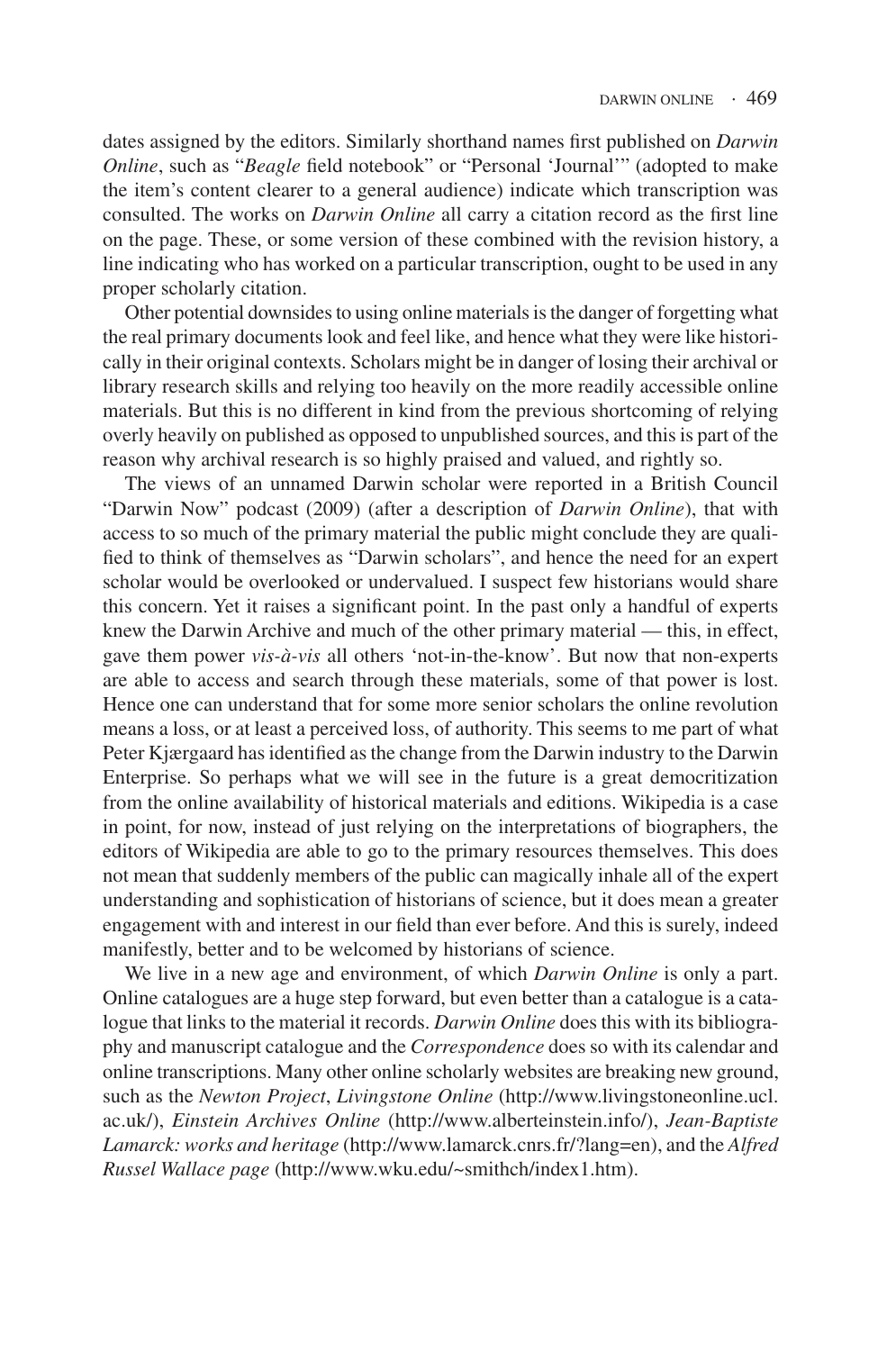#### $470 \cdot$  JOHN VAN WYHE

#### **CONCLUSION**

So in addition to the content outlined above, *Darwin Online* is, by several orders of magnitude, the largest publication on Darwin to date. It is the largest editorial project of Darwin's published writings ever undertaken and the second largest, after the *Correspondence*, of his manuscripts. At the time of writing, *Darwin Online* contains over 85,000 pages of searchable text, illustrated with over 2000 colour plates, 200,000 electronic page images, and *c*. 500 downloadable PDF files. The site contains at least one exemplar of all known Darwin publications, reproduced to the highest scholarly standards, both as searchable text and electronic images of the originals. The website has distributed more copies of Darwin's works than all publishers combined. The entire site together has had over 100 million hits since October 2006. Almost all of the historiographical items outlined above are included in *Darwin Online* (except where reproduction permission could not be obtained). Its search engine supersedes the concordances.

How may we think of Darwin differently as historians? How might we write of him differently in light of this? It is definitely too early to tell with any certainty. But some indications are already apparent. We are in the midst of a revolution. This is still sinking in, and historians' thinking and research practices will need time to adjust to this new and as yet rapidly changing environment. We can probably expect that further traditional historiographical certainties will be overturned like Darwin's delay,33 for example, whether Darwin was the naturalist or the captain's companion on the *Beagle*, whether or not he feared that marrying his first cousin affected the health of his children, whether or not the death of his daughter Annie contributed to his loss of faith or occurred after his loss of faith, which national or international schools of thought most influenced him, and so forth.

An online project on a recognized subject of research can also become the central storehouse where discoveries, new information, identified mistakes in the literature and so forth can be centrally gathered together to allow anyone one researching the topic to readily discover what is already known. In this way we can more effectively build on the cumulative work of scholars over many years into more integrated and informed networks. There is so much important work in so many fields of the history of science. If each of these is gathered together in a central place such as a website, with scholarship of different kinds integrated, and if these websites are willing to cooperate and consult with each, rather each being created in isolation as if the others did not exist, then we can imagine the ultimate culmination of the online revolution. Compare with the traditional methods of identifying a mistaken transcription, translation or identification in the historiography. It might be pointed out in the author's later work, or a later edition, or in the work of another scholar. Most likely this would be a year or several years after the error had been discovered. And it would remain in print to confuse later researchers who may not find their way to the correction. Yet with co-operative, freely available online scholarly projects, we can rectify this and other shortcomings rapidly and visibly. So we can expect an increasing acceleration of our research and an expansion of our power over the primary and the secondary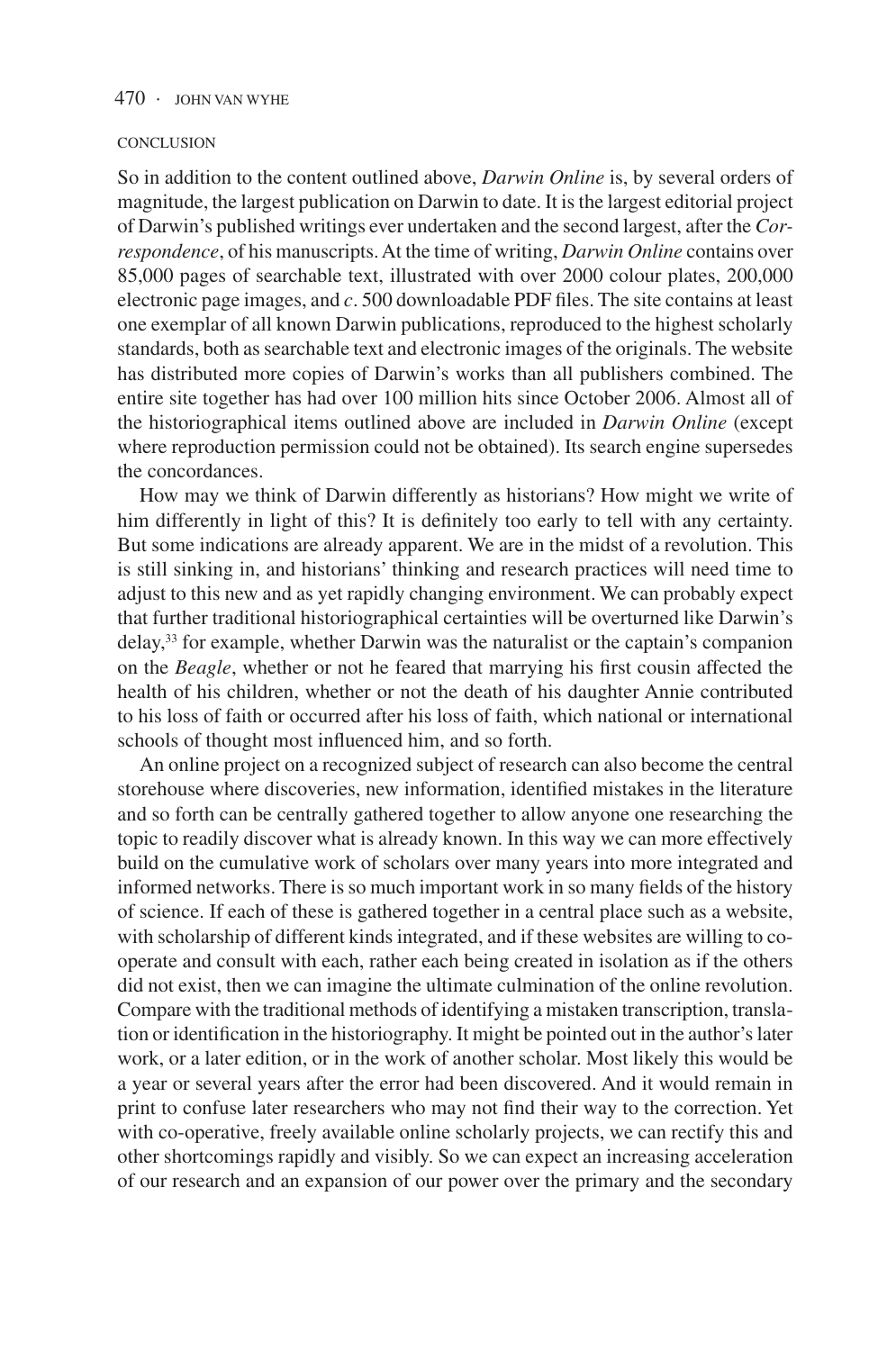materials and our understanding of the history of science as a whole.

As historians we have a great advantage over previous generations, with the ability to search archives and libraries across the globe from our desktops, to the power to search through millions of pages in seconds, to the electronic availability of primary and secondary literature online. Almost gone are the days of writing down a reference and having to wait until a copy or photocopy can be procured from a library or archive. But as Darwin wrote in the *Origin of species*, "In the distant future I see open fields for far more important researches". We are actually a tragic generation, able to find and access so much more than our predecessors and doomed to imagine but not enjoy our successors electronic access to and power over everything ever printed or even everything ever written. There is a lot more change to come with "no prospect of an end".

### ACKNOWLEDGEMENTS

I am grateful to the Arts and Humanities Research Council for funding *Darwin Online* from 2005 to 2008, a generous private donor for funding 2008–9, and William Huxley Darwin for permission to publish Darwin manuscripts, as well as the Syndics of Cambridge University Library, English Heritage, Jim Secord, Janet Browne, Kees Rookmaaker, Gordon Chancellor, Sue Asscher and Angus Carroll and all those listed on http://darwin-online.org.uk/acknowledgements.html. Several participants at the British Society for the History of Science annual conference in Leicester in July 2009 and the Darwin Festival at Cambridge University gave enormously positive feedback and helpful discussions and suggestions. Cordula van Wyhe provided helpful feedback on an earlier draft. I am grateful to Iwan Morus for inviting me to contribute an article on this topic.

### REFERENCES

- 1. Nora Barlow (ed.), *Charles Darwin's diary of the voyage of H.M.S. Beagle* (London, 1933); N. Barlow, *Charles Darwin and the voyage of the Beagle* (London, 1945); N. Barlow (ed.), *The autobiography of Charles Darwin 1809–1882* (London, 1958); N. Barlow (ed.), "Darwin's ornithological notes", *Bulletin of the British Museum (Natural History): Historical series*, ii/7 (1963), 201–78; N. Barlow (ed.), *Darwin and Henslow: The growth of an idea* (London, 1967).
- 2. P. H. Barrett (ed.), "A transcription of Darwin's first notebook [B] on 'Transmutation of species'", *Bulletin of the Museum of Comparative Zoology, Harvard*, no. 122 (April 1960), [245]–296; G. de Beer (ed.), "Darwin's journal", *Bulletin of the British Museum (Natural History): Historical series*, ii/1 (1959), 1–21; G. de Beer (ed.), "Darwin's notebooks on transmutation of species. Part I. First notebook [B] (July 1837 – February 1838)", *Bulletin of the British Museum (Natural History): Historical series*, ii/2 (1960), 23–73; G. de Beer (ed.), "Darwin's notebooks on transmutation of species. Part II. Second notebook [C] (February to July 1838)", *Bulletin of the British Museum (Natural History): Historical series*, ii/3 (1960), 75–118; G. de Beer (ed.), "Darwin's notebooks on transmutation of species. Part III. Third notebook [D] (July 15 to October 2nd 1838)", *Bulletin of the British Museum (Natural History): Historical series*, ii/4 (1960), 119–50; G. de Beer (ed.), "Darwin's notebooks on transmutation of species. Part IV. Fourth notebook [E] (October 1838 – 10 July 1839)", *Bulletin of the British Museum (Natural History): Historical series*, ii/5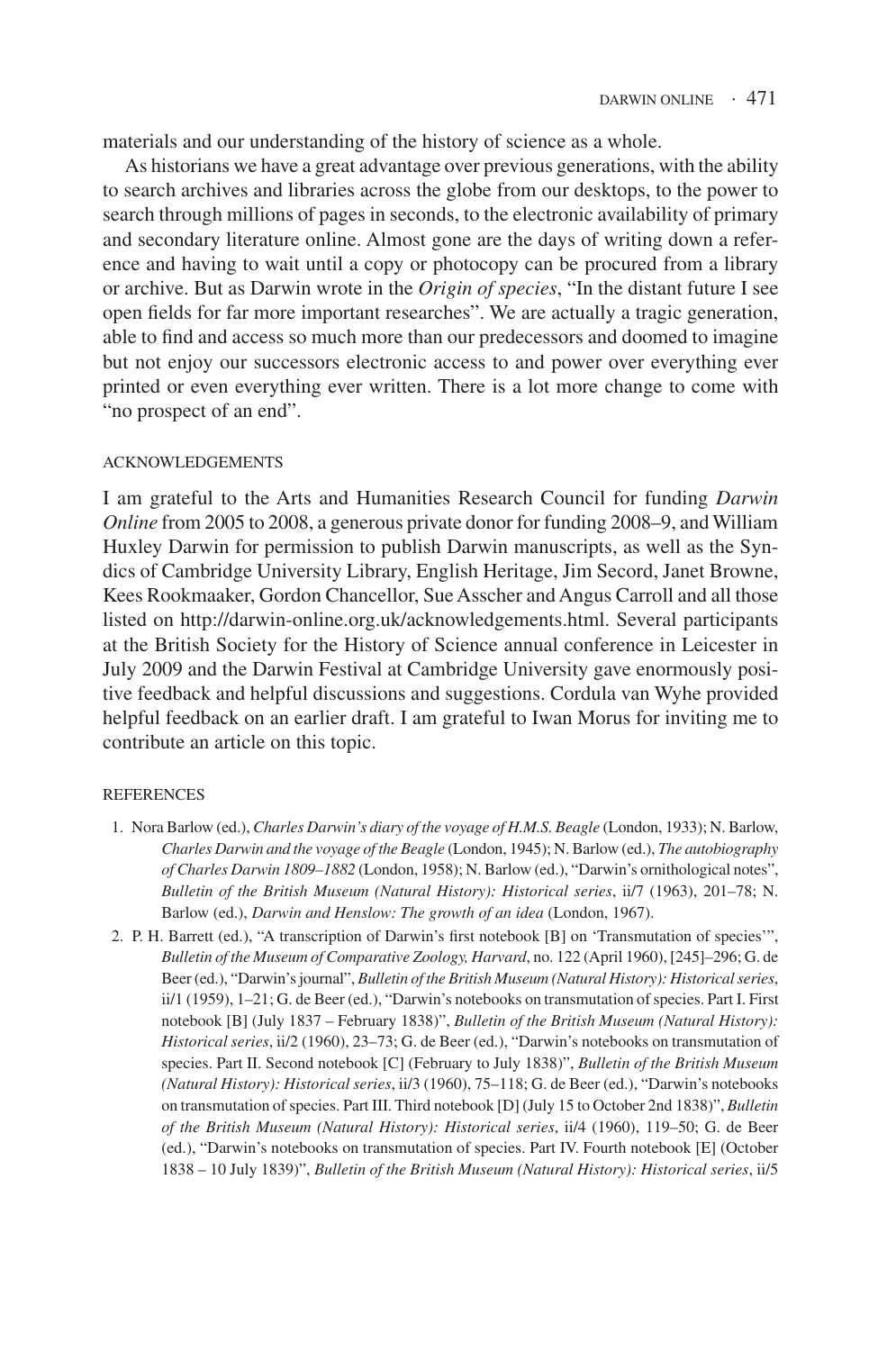### 472 · JOHN VAN WYHE

(1960), 151–83; G. de Beer and M. J. Rowlands (eds), "Darwin's notebooks on transmutation of species: Addenda and corrigenda", *Bulletin of the British Museum (Natural History): Historical series*, ii/6 (1961), 185–200; G. de Beer, M. J. Rowlands, and B. M. Skramovsky (eds), "Darwin's notebooks on transmutation of species. Part VI. Pages excised by Darwin", *Bulletin of the British Museum (Natural History): Historical Series*, iii/5 (1967), 129–76.

- 3. *Handlist of Darwin papers at the University Library Cambridge* (Cambridge, 1960).
- 4. Useful overviews of Darwin historiography are in A. Desmond, J. Browne and J. Moore, "Darwin, Charles Robert (1809–1882)", *Oxford dictionary of national biography* (Oxford, 2004), and P. J. Bowler, "Darwin, Charles Robert", *Complete dictionary of scientific biography*, xx (Detroit, 2008), 242–9, although the former is in places rather whiggish as regards the victory of historians of science over scientists to control Darwin studies and the sophistication of our field, "now a specialism as rigorous and exacting as any in the life sciences".
- 5. R. C. Stauffer (ed.), *Charles Darwin's Natural Selection; being the second part of his big species book written from 1856 to 1858* (Cambridge, 1975).
- 6. P. Barrett, *The collected papers of Charles Darwin* (Chicago, 1977).
- 7. S. Herbert (ed.), "The red notebook of Charles Darwin", *Bulletin of the British Museum (Natural History): Historical series*, vii (1980), 1–164.
- 8. F. Burkhardt and S. Smith (eds), *A calendar of the correspondence of Charles Darwin, 1821–1882* (New York and London, 1985).
- 9. P. H. Barrett and R. B. Freeman (eds), *The works of Charles Darwin* (29 vols, London, 1986–89).
- 10. P. H. Barrett *et al.* (eds), *Charles Darwin's notebooks, 1836–1844: Geology, transmutation of species, metaphysical enquiries* (London and Cambridge, 1987).
- 11. P. H. Barrett *et al.* (eds), *A concordance to Darwin's Origin of Species, first edition* (Ithaca, NY, 1981); D. J. Weinshank *et al.* (eds), *A concordance to Charles Darwin's notebooks, 1836–1844* (Ithaca, NY, 1981); P. H. Barrett *et al.* (eds), *A concordance to Darwin's Descent of Man and Selection in Relation to Sex* (Ithaca, NY, 1987); and P. H. Barrett *et al.* (eds), *A concordance to Darwin's The Expression of the Emotions in Man and Animals* (Ithaca, NY, 1986).
- 12. R. D. Keynes, *The Beagle record: Selections from the original pictorial records and written accounts of the voyage of HMS Beagle* (Cambridge, 1979), *Charles Darwin's Beagle diary* (Cambridge, 1988), and *Charles Darwin's zoology notes & specimen lists from H.M.S. Beagle* (Cambridge, 2000). Another important transcription by Keynes, Darwin's *Beagle* animal notes (DAR 29.1A), was first published on *Darwin Online* in 2005.
- 13. M. Di Gregorio and N. Gill, *Charles Darwin's marginalia* (London and New York, 1990).
- 14. I would here like to repeat my gratitude to an extremely generous donor, who wishes to remain anonymous, for funding *Darwin Online* after the expiration of the AHRC grant in 2008.
- 15. Such as *The correspondence of William Henry Fox Talbot* Project (http://foxtalbot.dmu.ac.uk/ project/project.html) and *The correspondence of James McNeill Whistler*, based at Glasgow University.
- 16. An additional difficulty in this regards is the cooperation of institutions that own original manuscripts. Online reproduction is beset with even more difficulties than conventional print reproductions.
- 17. This forms the core of John van Wyhe (ed.), *Charles Darwin's shorter publications 1829–1883* (Cambridge, 2009).
- 18. D. L. Hull, *Darwin and his critics: The reception of Darwin's theory of evolution by the scientific community* (Cambridge, 1973).
- 19. M. Kohler and C. Kohler assert: "Considerable effort has been made by van Wyhe to deal with the problems of the digressive nature of Freeman, but his not having seen the original volumes themselves has again led to errors that will mislead and confuse collectors and scholars who use the website without handling the books. For example, as already noted, when Heinrich Bronn